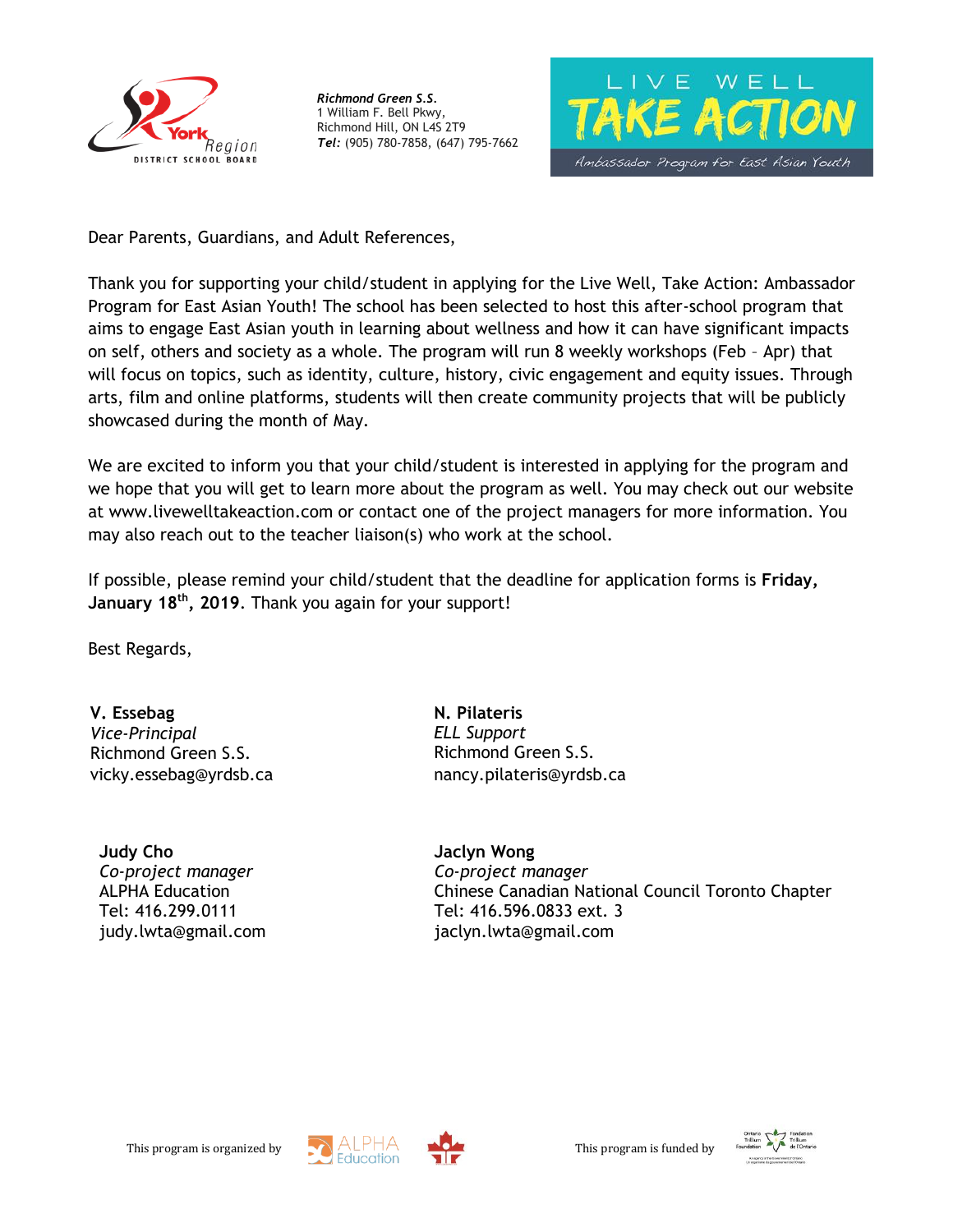



학부모님들(보호자분들)께,

이번에 저희 학교에서 한중일 배경을 가진 학생들에게 'Live Well, Take Action'이라는 특별 리더십 프로그램을 제공할 수 있게 되었음을 알려드립니다. 이 프로그램은 학교의 승인을 받고 ALPHA Education과 Chinese Canadian National Council Toronto Chapter 에 의해 2019년 2월부터 4월까지 8주간 방과후에 진행될 프로그램으로 학생들이 부모나라의 문화와 역사의 유산을 되돌아보면서 캐나다 사회속에서 2세로서 경험할 수 있는 장점과 독특한 이슈들을 토론하게 됩니다. 자아개발, 역사와 문화 탐방, 이민문화, 평등의 문제 등의 주제로 다양한 수업방식을 통해 학생들이 건강한 마음으로 미래의 글로벌 리더로서 갖추어야할 능력을 기를 수 있는 기회를 주고자 합니다. 8주의 프로그램 후에는 학생들의 관심사인 예술, 비디오, SNS등의 매개체를 통하여 본인들의 지식과 경험을 표현할 수 있는 소그룹 프로젝트에도 참여하게 되는데, 제출된 작품들은 5월 중에 학교 내외에서 전시나 발표를 통해 다른 학생들과 선생님들 그리고 학부모님들께도 보여드릴 수 있는 기회도 갖게 됩니다.

이번 특별 프로그램에 귀하의 자녀/학생이 관심을 갖고 있음을 기쁘게 생각하고 학부모님/보호자 분께서도 이 프로그램에 대해 알고 싶으시면 프로그램 웹사이트 www.livewelltakeaction.com 을 참조하시거나 아래의 학교 담당 선생님이나 프로그램 메니저에게 문의를 하시면 감사하겠습니다.

이 프로그램의 신청은 2019년 1월 18일에 마감입니다.

감사합니다.

**V. Essebag** *Vice-Principal* Richmond Green S.S. vicky.essebag@yrdsb.ca

**Judy Cho** *Co-project manager* ALPHA Education Tel: 416.299.0111 judy.lwta@gmail.com **N. Pilateris** *ELL Support* Richmond Green S.S. nancy.pilateris@yrdsb.ca

**Jaclyn Wong** *Co-project manager* Chinese Canadian National Council Toronto Chapter Tel: 416.596.0833 ext. 3 jaclyn.lwta@gmail.com





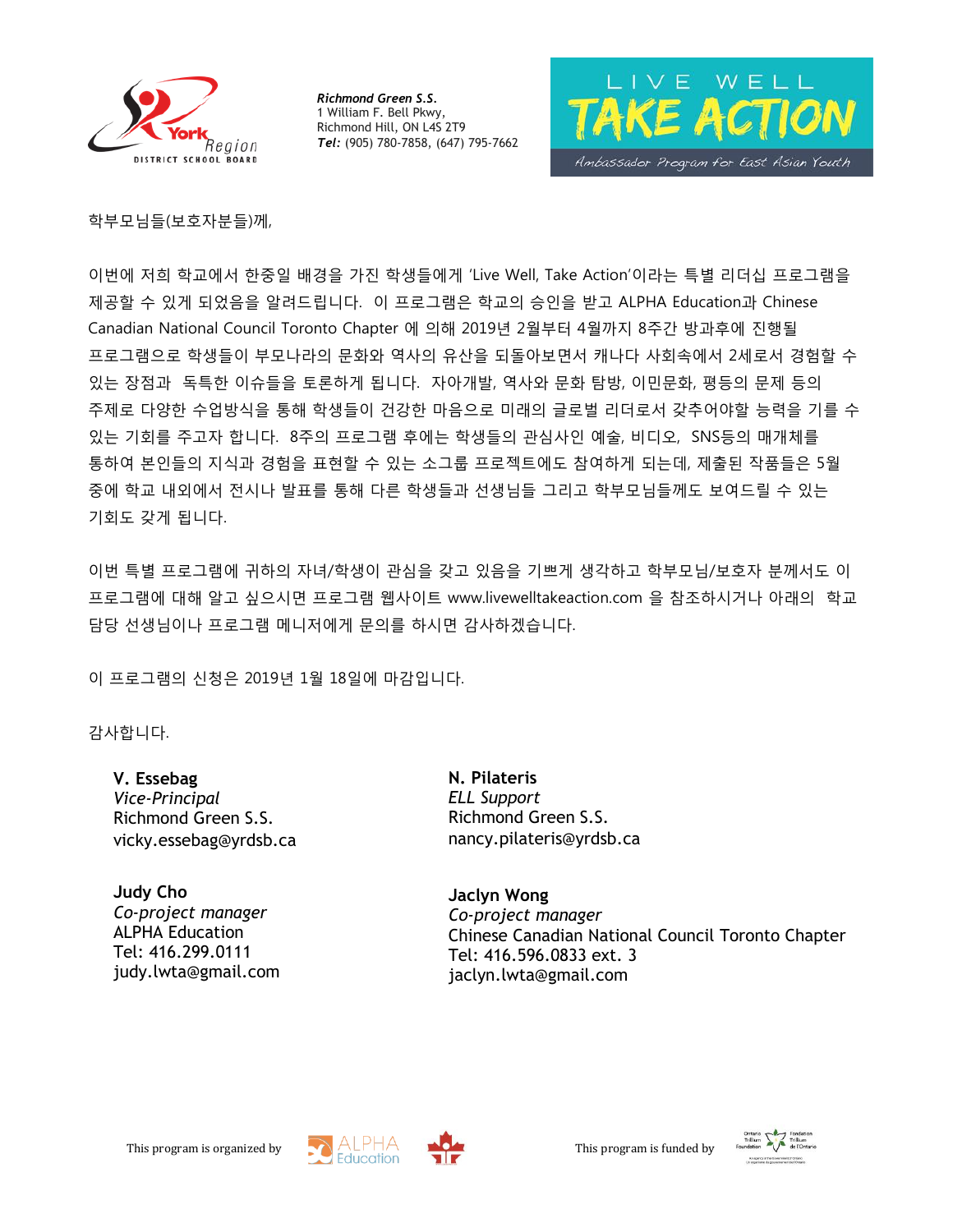



親愛的的家長,監護人,和成年證明人

感謝您支持您的孩子/學生申請, Live Well, Take Action: 東亞裔青年大使計劃!您孩子就讀的高中被選為舉辦這個課後活動的場所。此活動旨在吸引東亞青年更 多地瞭解身心健康及它對自身,他人,和整體社會的影響。此計劃為期八周(二月到四月),並將以每 週一次的討論會舉行。

討論話題包括身份認同,文化,歷史,公民參與,和社會公平等問題。透過藝術,影片,和各種網絡在 線平台,學生們將會創造一系列的社區項目。這些項目將在五月份被公開展示。

我們非常高興地通知您,您的孩子/學生有興趣申請參加此計劃,我們希望您也可以對此計劃有 更多的瞭解。您可以透過我們的官方網站 ([www.livewelltakeaction.com](http://www.livewelltakeaction.com/)) 或與以下任一位計劃管理員聯 繫來瞭解更多信息。您也可以聯繫以下在學校工作的教員。。

若可行的話,請提醒您的孩子/學生在截止日期前遞交報名表。截止日期為星期五,一月十八號 ,*2019*。再次感謝您的支持!

敬上,

## **V. Essebag**

副校長 Richmond Green S.S. vicky.essebag@yrdsb.ca

**N. Pilateris** 英語為非母語學習生助教 Richmond Green S.S. nancy.pilateris@yrdsb.ca

## **Judy Cho**

(聯合)計劃管理員 ALPHA Education Tel: 416.299.0111 judy.lwta@gmail.com

### **Jaclyn Wong**

(聯合)計劃管理員 Chinese Canadian National Council Toronto Chapter(全加華人協進會多倫多分會) Tel: 416.596.0833 ext. 3 jaclyn.lwta@gmail.com